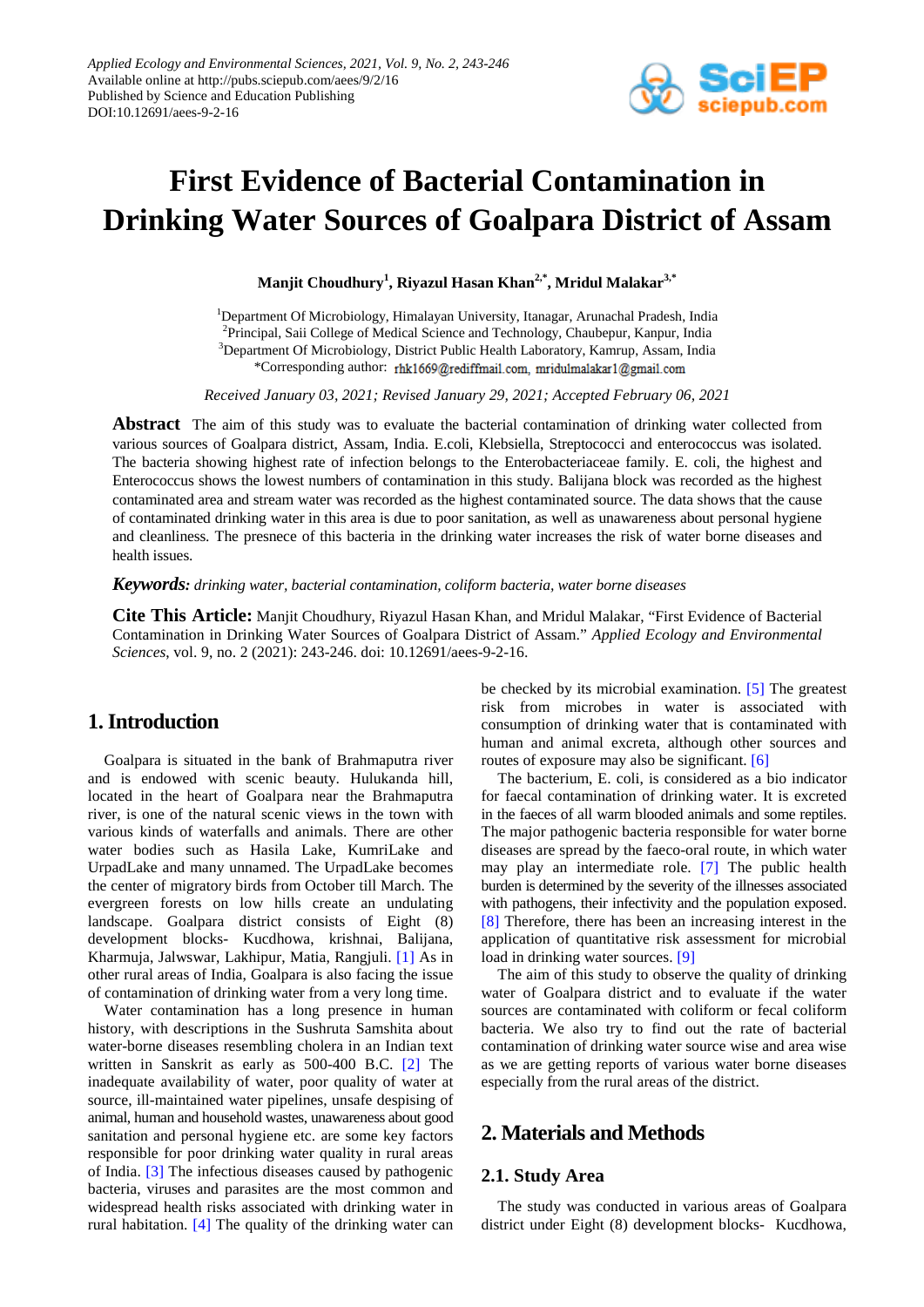krishnai, Balijana, Kharmuja, Jalwswar, Lakhipur, Matia, Rangjuli. Geographically Goalpara is located between North Longitudes of 25° 53' and 26° 15' and East Longitudes of 90° 07' and 91° 05'. The total human population of the district is a about 10,08,183 according to the 2011 census and it is ranked in  $10<sup>th</sup>$  position in population at state level and constitutes 3.23% of state population.

The primary source of water in this district is mainly rain, river and streams as the district is also shares its boundary with Meghalaya, a hilly state. The study was conducted for an year from March' 2019 to April' 2020 which includes all the seasons.

#### **2.2. Sample Collection and Processing:**

A total of 194 samples were collected from various drinking water sources of Goalpara district in wide mouth autoclavable glass bottle of 1 L capacity by following WHO standard procedures. The water samples were collected aseptically and sample collectors are instructed to wear sterile surgical gloves during the sampling process. The sample containers were kept in airtight large ice-box by maintaing the temperature between 2-8°C and transported to the laboratory within 6 hours of their collection for further processing. [\[10\]](#page-3-2)

Total coliforms are detected by MPN method and

bacteria were isolated by spread plate method in Nutrient agar and MacConkey's agar media. [\[11\]](#page-3-3) Suspected colonies of coliform groups are further identified on the basis of morphological, cultural and biochemical cheracteristics.  $[12]$ 

## **3. Results**

Out of 194 samples 52 samples were found positive for MPN test. E. coli, Klebsiella, Streptococci and Enterococcus were isolated from various sources of drinking water. E.coli is the primary organism isolated.

**Table 1. Rate of isolated bacteria from the Positive water samples**

| Sl no | Isolated coliform<br>bacteria | No of Positive<br>samples | % of Positivity |
|-------|-------------------------------|---------------------------|-----------------|
|       | E.coli                        | 38                        | 73              |
|       | Klbsiella spp.                |                           | 15.38           |
|       | Streptococci                  |                           | 7.69            |
|       | Enterococcus                  |                           | 3.84            |

Maximum number of water samples were collected from Matia block. Balijana block shows the highest rate of positivity with 30.36% whereas lowest positivity rate was found in Kusdhowa block (0.0%) though least numbers of water sample were collected from Kusdhowa.

|  |  |  |  |  | Table 2. Block wise rate of contamination |
|--|--|--|--|--|-------------------------------------------|
|--|--|--|--|--|-------------------------------------------|

| Sl no | Block (Area) | No of samples | No of positive<br>sample | % of Sample collection<br>on total sample collected | % of contaminated<br>sample area wise | % of contaminated sample<br>on total sample collected |
|-------|--------------|---------------|--------------------------|-----------------------------------------------------|---------------------------------------|-------------------------------------------------------|
|       | krisnai      | 35            |                          | 18.04                                               | 14.29%                                | 2.58%                                                 |
|       | balijana     | 16            |                          | 8.24                                                | 37.50%                                | 3.09%                                                 |
|       | kharmuja     |               |                          | 5.67                                                | 27.27%                                | 1.55%                                                 |
|       | ialeswar     | 19            |                          | 9.79                                                | 26.32%                                | 2.58%                                                 |
|       | lakhipur     | 26            |                          | 13.40                                               | 30.77%                                | 4.12%                                                 |
|       | matia        | 56            | 17                       | 28.86                                               | 30.36%                                | 8.76%                                                 |
|       | rangjuli     | 27            |                          | 13.91                                               | 29.63%                                | 4.12%                                                 |
|       | kusdhowa     |               |                          | 2.06                                                | 0.00%                                 | $0.00\%$                                              |

Again, water samples from Reservoir (Pond) shows highest rate of contamination (75%), followed by stream (66.67%), dugwell (38.10%), borewell (9.09%) and tubewell(6.33%).

**Table 3. Source wise rate of positivity**

<span id="page-1-0"></span>

| Sl no | Source           | No of   | No of positive | % of sample         | % of contaminated sample | % of positivity on total |  |
|-------|------------------|---------|----------------|---------------------|--------------------------|--------------------------|--|
|       |                  | samples | sample         | collection on total | source wise              | sample collected         |  |
|       | Borewell         |         |                | 11.34               | 9.09                     | 1.03                     |  |
|       | Tubewell         | 79      |                | 40.72               | 6.33                     | 2.58                     |  |
|       | Dugwell          | bź      |                | 32.47               | 38.10                    | 12.37                    |  |
|       | Stream           | 18      |                | 9.28                | 66.67                    | 6.19                     |  |
|       | Reservoir (Pond) | 12      |                | 6.19                | 75.00                    | 4.64                     |  |



**Figure 1.** Percentage of Isolated Coliforms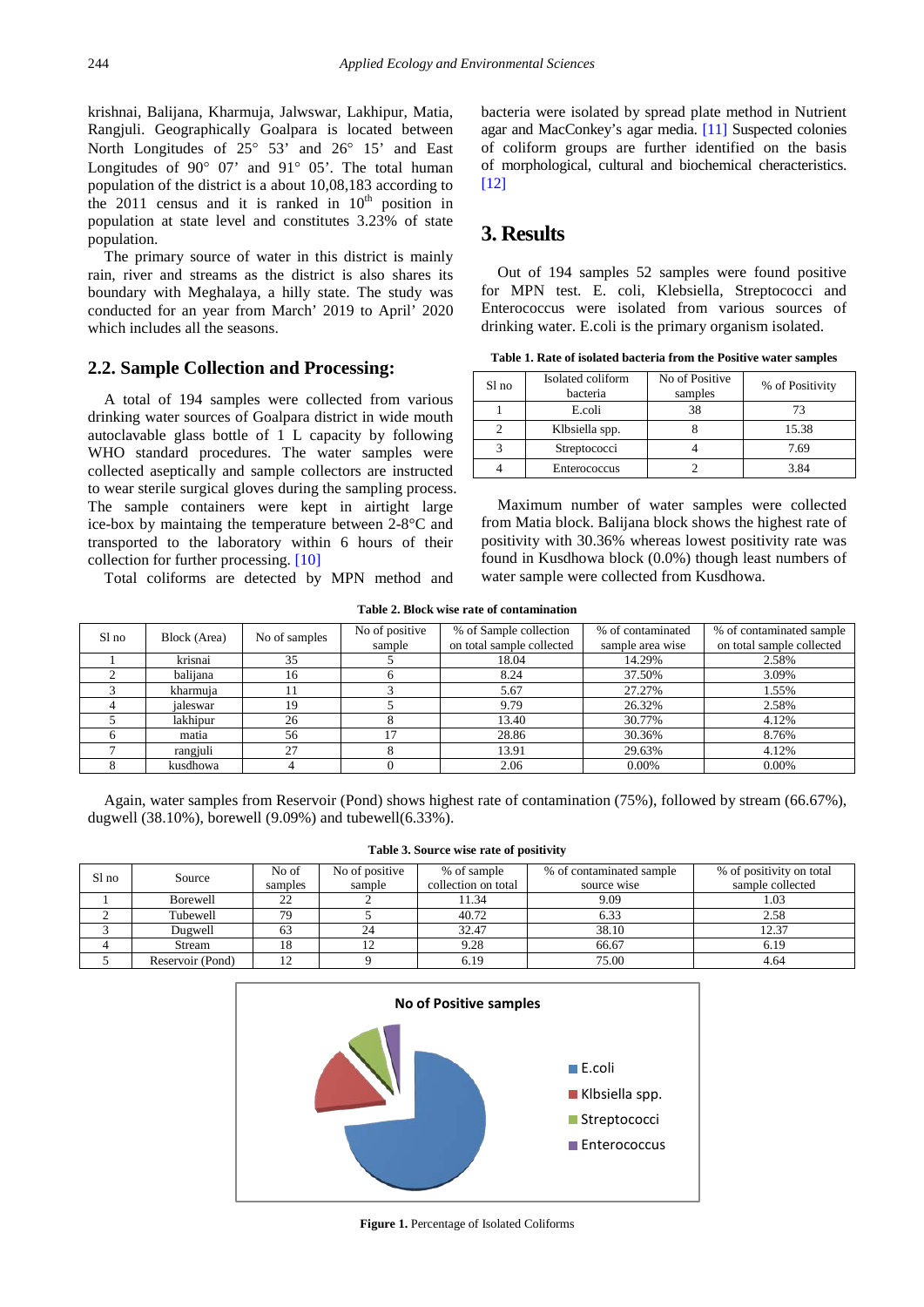

**Figure 2**. Rate of contamination (area wise)



**Figure 3.** Rate of Contamination (sorce wise)

#### **4. Discussion**

The traces of contamination is found in each and every area of goalpara district either it may be total coliform or fecal coliform. Our data shows the importance of core attention to house hold contamination, environmental sanitation control and to increase the awareness about water contamination.

In our study highest rate of contamination was seen in resorvoir water i.e. pond as shown in [Table 3,](#page-1-0) followed by stream water, dugwell and tube well respectively. Tube well was safest source of water as compared to other sources. Similar findings were seen in a study conducted by James Okot Okumu and Jaocob Otim in some regions of Uganda. They also found highest rate of contamination in surface water and spring.

E.coli was isolated as the primary organism from most of the water samples collected in our study. Other organisms isolated were Klebsiella, Enterococcus and Streptococcus. In a study conducted by Yassir Mohammed Eltahir and Amira Ahmed in South Darfur, Sudan found E.coli as the main organism followed by Enterococcus.

#### **5. Conclusion**

The contamination of drinking water is a serious issue as it is directly related to various water borne diseases. The data defines that the quality of drinking water used by the people of Goalpara district is unhygenic and unacceptable. As most of these samples were collected from the rural areas, we have to focus on improving the sanitation habits by generating awareness to inculcate washing of hands, covering of wells or reservoirs, drinking boiled water, using of filter etc. In some of the areas same water source is used for drinking as well as for all household works, such as washing cloth and utensils including bathing of cattles. So by adopting proper sanitary measures we can improve the qualityof drinking water and thus consequently prospering the life style of the people of Goalpara.

### **References**

- <span id="page-2-0"></span>[1] NABARD, New Delhi. *District Irrigation Plan*, Goalpara, Assam.; 2016-20.
- <span id="page-2-1"></span>[2] Abera, A. et al. Bacteriological analysis of drinking water sources. *Afri. J of Micro. Reser*., 18(5): 2638-2641, 2011.
- <span id="page-2-2"></span>[3] Arnone DR, Walling JP., Waterborne pathogens in urban watersheds. *J. of Wat. and Heal.* 5(1): 149-162; 2007.
- <span id="page-2-3"></span>[4] Okumu OJ, Otim J, The quality of drinking water used by the communities in some regions of Uganda. *Int. J. Biol. Chem. Sci.*, 9(1): 552-562; 2015.
- <span id="page-2-4"></span>[5] Omari S, Yeboah D, Study of bacterial contamination of drinking water sources. The *Int J of Micro.*, 10(1): 1-4; 2012.
- <span id="page-2-5"></span>[6] Wade JT et al., Rapidly measured indicators of recreational water quality are predictive of swimming-associated gastrointestinal illness. *Environ. Heal. Perspec.*, 114 (1): 24-28; 2006.
- <span id="page-2-6"></span>[7] Seas C et al., Surveillance of Bacterial Pathogens Associated with Acute Diarrhea in Lima, Peru. *Int J Infect Dis.*. 4: 96-99; 2000.